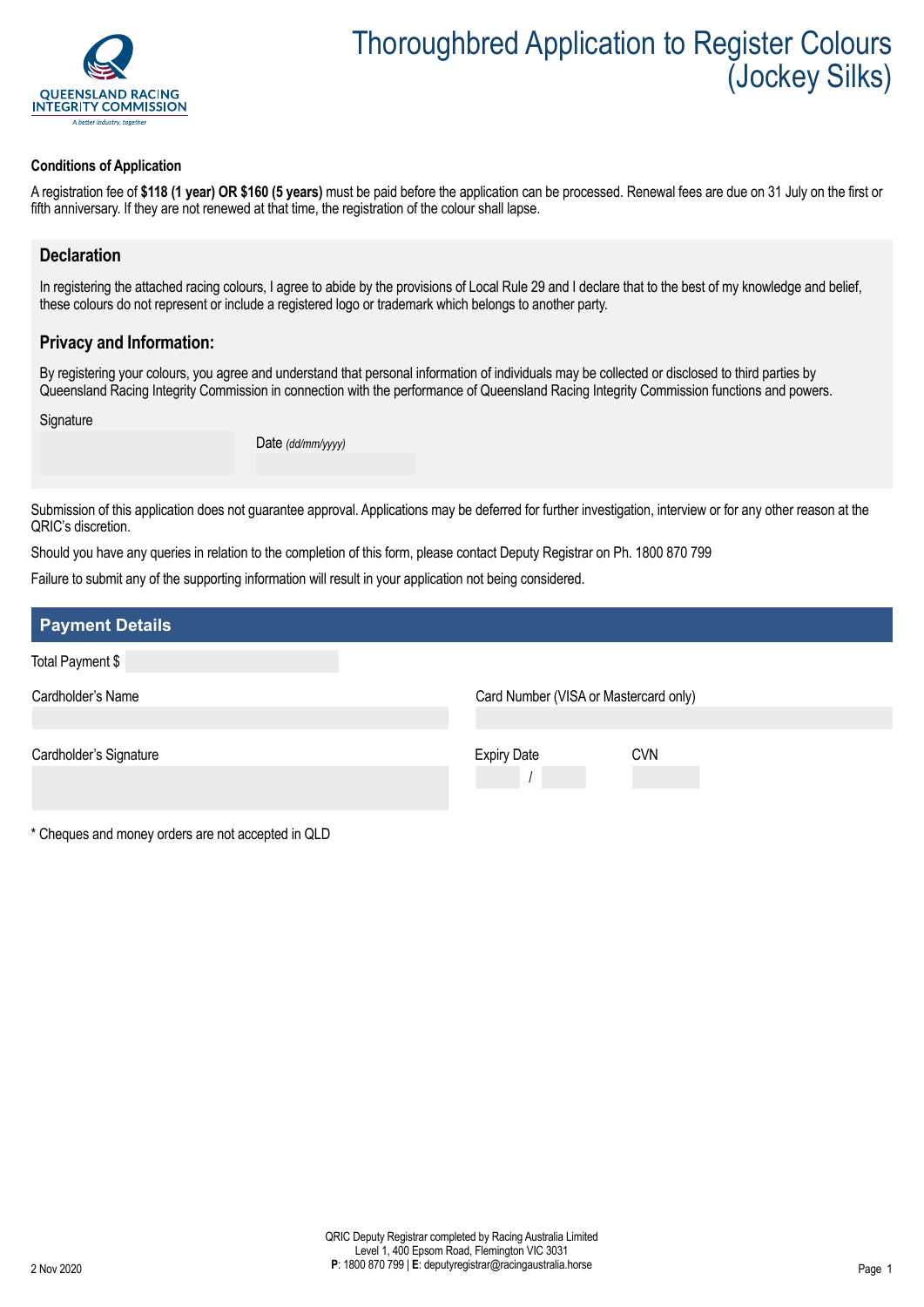

| <b>Applicant Details</b>        |       |                    |           |         |  |
|---------------------------------|-------|--------------------|-----------|---------|--|
| Date of Birth (date dd/mm/yyyy) | Title | <b>Given Names</b> |           | Surname |  |
|                                 |       |                    |           |         |  |
| Postal Address                  |       |                    |           |         |  |
|                                 |       |                    |           |         |  |
| Suburb                          |       |                    | Post Code |         |  |
|                                 |       |                    |           |         |  |
| Phone                           |       | Mobile             |           | Email   |  |
|                                 |       |                    |           |         |  |

## **Application to register Thoroughbred racing colours**

### **First choice**

Cap Description

Jacket Description

Sleeve Description

## **Second choice**

Cap Description

Jacket Description

Sleeve Description



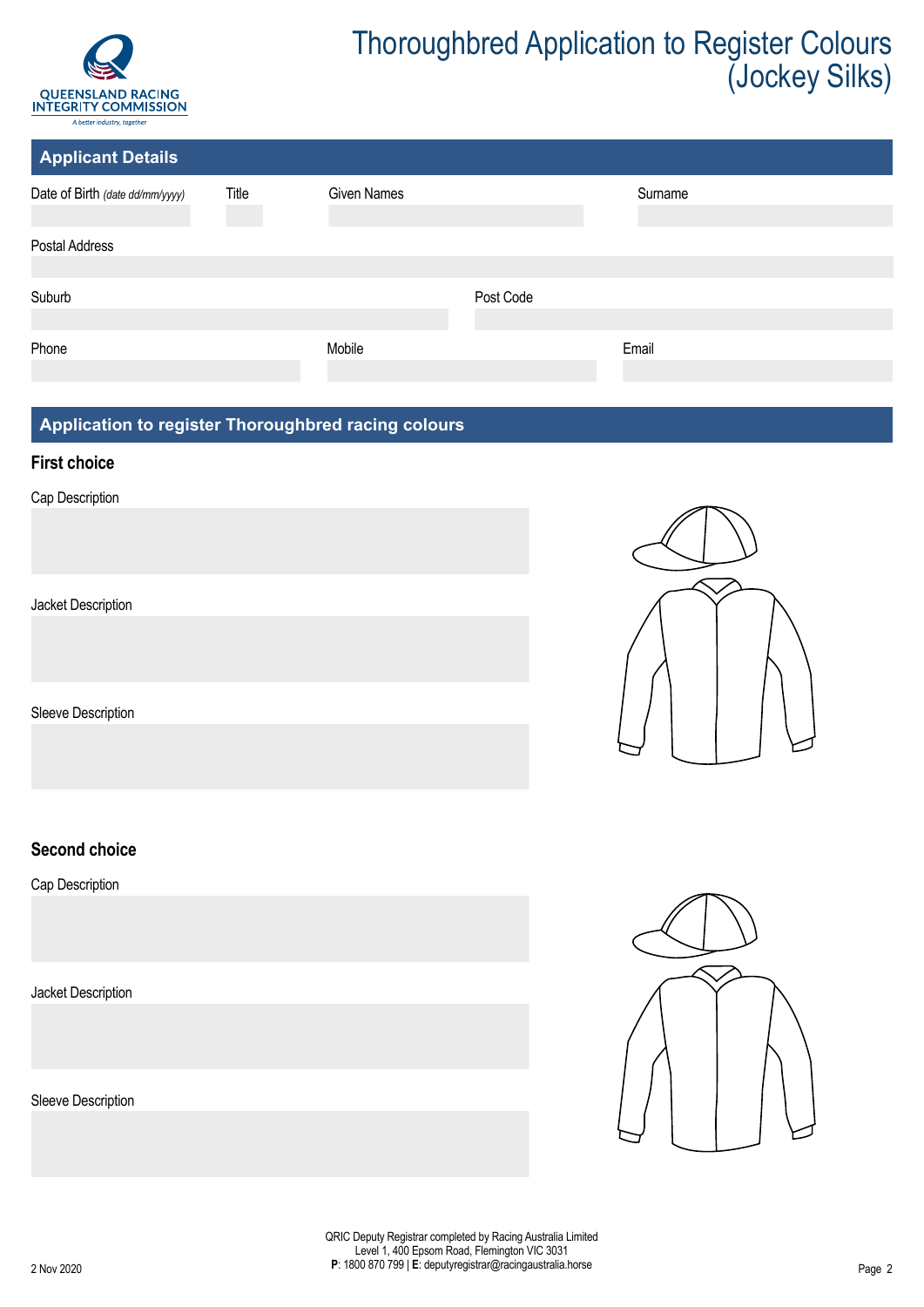

## **Jacket Markings**